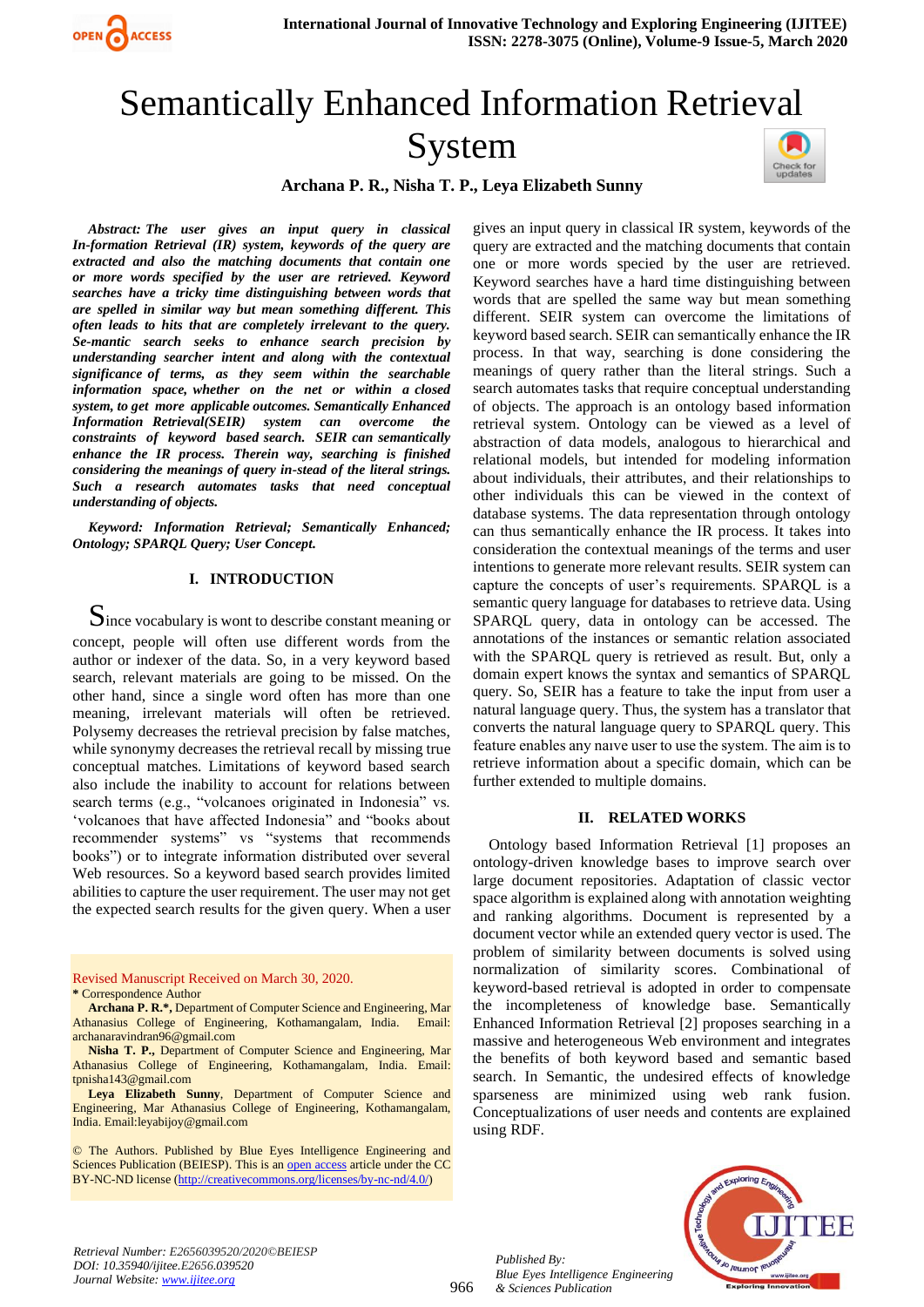## **Semantically Enhanced Information Retrieval System**

Another work on Semantic Web based system for the domain computer science [3] proposes the development of an IRSCSD system (Information retrieval system for computer science domain) semantic web-based system for integrating ontology towards domain specific retrieval support. The proposed methodology involves four main stages. A framework for semantic web-based system is designed in the first stage. The prototype for the framework is build using Proteg<sup> $\epsilon$ </sup> e tool in  $\epsilon$  the second stage. The natural language query conversion into SPARQL query language a Python-based framework, Quepy is done in third stage. Fourth Stage involves firing of converted SPARQL queries to the ontology through Apache's Jena API to fetch the results Input to the system is natural language query. A work on effective information retrieval in semantic web [4] proposes architecture for information retrieval from semantic web that uses conceptual representations of content beyond plain keywords as knowledge bases and provides conceptual representations of user needs. This architecture handles the concept representations of the content, query extensions, matching the semantics, extraction of the relevant results in the order of relevancy. The paper also presents a discussion of algorithms used in the different components of the proposed semantic search architecture. A related work which is on ontology based information retrieval [5] proposes an ontology-based semantic retrieval scheme for knowledge search and retrieval from domain documents. The basics steps for ontology based semantic retrieval for engineering domain are, first the domain ontology is constructed using the graph approach. GRAONTO is a graph-based approach for automatic construction of domain ontology. The next step is to discover the latent relationship between queries and ontology semantic features. For doing this step adopt query semantic graph are used to represent query. For semantic retrieval a graph based k-mean method is proposed to partition the domain documents into clusters. Another approach on ontology based similarity for product information retrieval [6] proposes the idea of using ontologies to produce similarity measures that are based on semantics A Case Based Reasoning system is consist of domain knowledge, a case base, and a search mechanism based on a similarity measure. CBR uses similarity measures to identify cases which are more relevant to the problem to be solved. Formal concept analysis (FCA) is a data processing method that can be used to design ontologies. In this paper, FCA along with a theoretical framework is proposed for developing product and process ontologies. Most semantic similarities are defined in terms of the number of edges between the classes that they compare (edge-counting similarity measures). Semantically enhanced information retrieval [7] approaches the use of both semantic information and context in the information retrieval process with the goal of developing context-based semantically enhanced information retrieval systems. The three types of context information relevant for an IR system knowledge context information, user context information and constraint context information. SOBA is a system that create a soccer specific knowledge base from heterogeneous sources. The information retrieval model is tested using the ArhiNet system an integrated information retrieval system for archive content, based on semantic enhancements. ArhiNet is an IR system for developing, managing and retrieving archive content based on semantic enhancements.Wordnet based information retrieval [8] proposes information retrieval based on Wordnet ontology. The semantic terms in a text document is identified using Word Sense Disambiguation [WSD]. Annotation of a document with semantic terms is done with RDF graphs or triples. KIM is a tool used to give automatic annotation with reference to the ontologies. Polysemy and synonymy are considered while using WSD. A research on Jena page ontology extracting and processing [9] aims at solving the problems in web ontology extraction and processing like unified ontology language, lacking of tools, limited tools plain functional method. Jena is an open source semantic web tool based on Java, a Java class library. It contains interfaces for representing models, resources, properties, literal, statements and other key concepts of RDF. Ontology parser of Jena includes, parsing of RDF, the query support for RDQL, and the parsing of the OWL. The proposed system also deals with conversion from natural language to SPARQL. A work on ontology semantic tree based natural language approach [10] proposes a natural language interface which accepts natural language as input and generates SPARQL queries as output. Ontology semantic tree is used to represent semantic conceptual structure transformed from dependency tree. In semantic tree, each node except root corresponds to concept of class; edges correspond to concept of relation. Input NL query is subjected to word segmentation and POS tagging and produce dependency tree using Open Source toolkit CRF++. Dependency tree is transformed to semantic tree with support of ontology. SPARQL query is generated based on this tree and used for retrieving answer. A work which maps Natural language questions to SPARQL queries [11] presents a model named Sem-Qas that dynamically forms complex SPARQL queries in Job search domain by combining the triple patterns generated for atomic filtering constraints. There are mainly three modules. They are Semantic Linguistic Analysis, Query Template Matching, and SPARQL Query Generation. In first module, the errors like grammatical and spelling mistakes, incomplete questions, and use of jargons are handled. The second module is implemented using pattern matching. A detailed survey on SPARQL query composition [12] presents SparqlFilterFlow, a novel approach for visual SPARQL querying based on the lter / ow model. SparqlFilterFlow can be used for the construction of complex query expressions. The directed acyclic graphs visualize expressions, where the nodes dene the lter criteria and the edges depict the ow of data. SparqlFilterFlow enables the composition of SPARQL queries. It can be applied to any SPARQL endpoint and allows for creating complex SPARQL queries with only little training. Another work is Semantic search in digital library [13] discuss about ongoing research in developing semantic digital library in academic institutions. The paper explains limitations of traditional search engines in dealing with domain knowledge, relationship among terms etc.

*Retrieval Number: E2656039520/2020©BEIESP DOI: 10.35940/ijitee.E2656.039520 Journal Website[: www.ijitee.org](http://www.ijitee.org/)*





967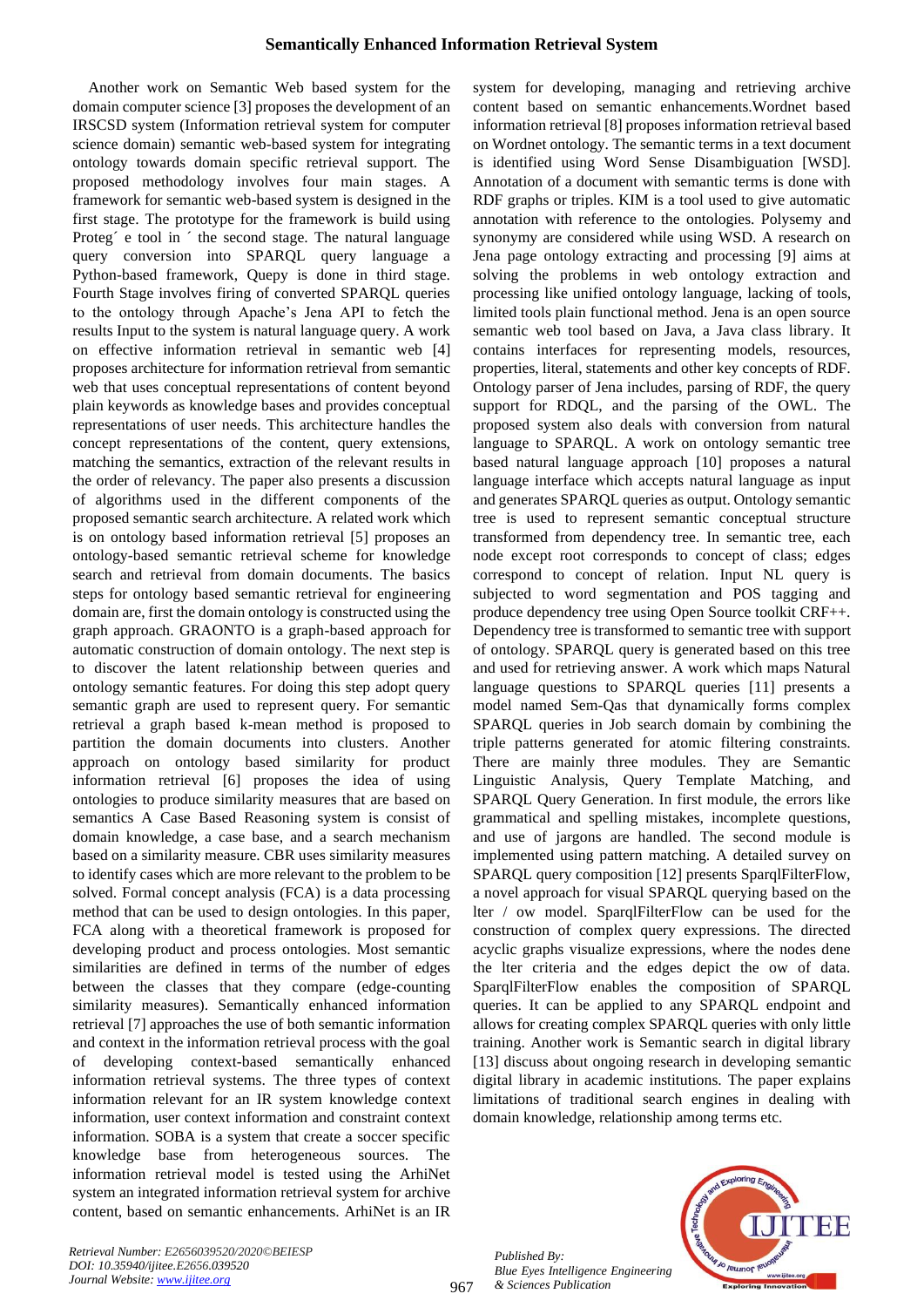

So they proposed an ontology based retrieval model meant for utilization of complete domain ontologies and KB's which support semantic search in digital library. A work which deals with query answering over ontologies [14] explains that Query answering can be used by users and applications to interact with ontologies and data. SPARQL is a query language supported by most RDF triple stores. Query evaluation method explained by this paper is based on sub graph matching. SPARQL includes several entailment regimes, including RDFS and OWL. The algorithm proposed in the paper extends techniques used for conjunctive query answering and propose a range of novel optimizations in particular for SPARQL-OWL queries. The system proposed combines existing tools such as ARQ, the OWL API and the Hermit OWL reasoner to implement an algorithm that evaluates basic graph patterns under OWL's Direct Semantics Some of the works mentioned only deals with information retrieval from ontology. But a naıve user cannot directly query into ontology. The system being proposed integrates querying from ontology with conversion of natural language to SPARQL. This makes the ontology based querying easier for a naıve user.



#### **III. SYSTEM ARCHITECTURE**

#### **A. Proposed Method**

As in fig 1, the system consists of the following processes. First, the input is given as a SPARQL query. This is executed against the Knowledge Base which returns the list of semantic entities that satisfy the query (based on exact match).The query execution returns a set of tuples that satisfy SPARQL query. Semantic entities are extracted from tuples.

*Retrieval Number: E2656039520/2020©BEIESP DOI: 10.35940/ijitee.E2656.039520 Journal Website[: www.ijitee.org](http://www.ijitee.org/)*

Annotated documents with above instance are retrieved and presented (based on approximate match) picted in the form of graphs.

Only an expert user who knows the syntax and semantics of the SPARQL query language will be able to query from such a system. So a system where user can input a natural language query through a natural language interface is proposed. The proposed system translates the natural language query into a SPARQL query. So the system can be used by any naive user.

### **IV. IMPLEMENTATION**

1) Commands for Protege Open the terminal and point it to the Protege folder.

/Protege-4.3. /run.sh

2) Commands for Quepy

- Starting a Quepy Project
	- quepy.py startapp ; appname<sub>i</sub>.
- Running a Quepy project python main.py

#### 3) Commands for PyQt

The user designed interface is stored as .ui file. This .ui file is converted to .py file by giving the command:

pyuic4 -x Filename.ui -o Filename.py

The following figures show the results of the semantically enhanced information retrieval. User Interface is shown in figure 2. PyQt4 is used for building the natural language interface. The interface contains a LineEdit to accept the user query, a push button to process the input query. It also contains textBrowser to display the translated SPARQL query and the retrieved results.PyQt4 generates a .ui file of the interface created.

#### Fig. 2. User Interface

This .ui file is converted to .py file by giving the following command: *pyuic4 -x Filename.ui -o Filename.py* Following is a code snippet from the interface file:

*from PyQt4.Qt import \**

*from PyQt4 import QtCore, QtGui*

*self.pushButton = QtGui.QPushButton(Dialog)#to create a button*

*self.pushButton.setGeometry(QtCore.QRect(500, 140, 98, 27))*

*self.pushButton.clicked.connect(self.handleButton) #to handle the button*

*defhandleButton(self):*

*question=self.LineEdit.text()*

*query,result=m.findquery(question)*

*print query for i in result:*

*for j in i:*

*self.textBrowser\_2.append(j) print*

*self.textBrowser.setText(query)*



968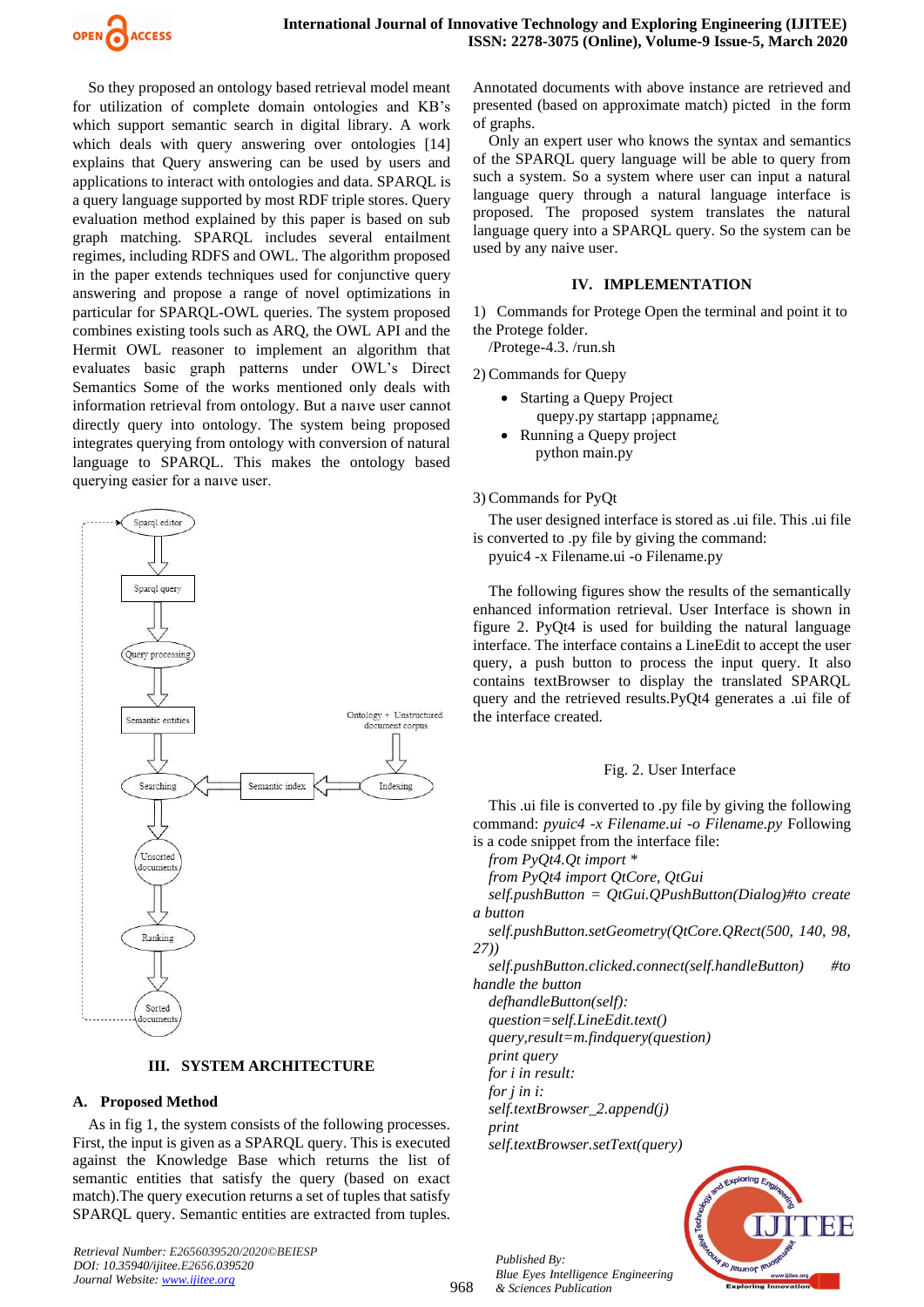## **Semantically Enhanced Information Retrieval System**

Translation, processing of query involves: Tokenization, POS tagging, parsing, Intent determination. Then, the translation of processed natural language to SPARQL query is done using Quepy. Prefixes required for execution are also added. Following is a code snippet for the processing of natural

language query:

*tokenizer = EnglishTokenizer() tagger = EntityTagger(trie, tokenizer) parser = Parser(tokenizer, tagger) engine = IntentDeterminationEngine() Following prefixes are added: PREFIX owl: <http://www.w3.org/2002/07/owl> PREFIX rdfs: <http://www.w3.org/2000/01/rdf-schema> PREFIX rdf: <http://www.w3.org/1999/02/22-rdf> PREFIX foaf: http://xmlns.com/foaf/0.1 PREFIX skos: <http://www.w3.org/2004/02/skos/core> PREFIX quepy:<http://www.machinalis.com/quepy> PREFIX ker:http://www.semanticweb.org/user/ontologies /2017/0/untitle ontology-33 prefix of the built ontology 'kerala. owl'* Following is a code snippet of the translation of a type of query:

*import quepy*

*target, query, metadata = ontology.getquery(question) /\*'question' is parsed and tokenized\*/ class Person(Particle):*  $reeex = Plus(Pos(''NN'') | Pos(''NNS'') | Pos(''NNP'')$ *|Pos("NNPS")) def interpret(self, match): name = match.words.tokens return IsPerson() + HasKeyword(name) regex = Lemma("Who")+Lemma("be")+ Person() + Question(Pos("."))*

*/\*regular expression for the type of question "Who is M M Mani?"\*/*

Here, ontology is the directory holding the files for the whole query processing in quepy. It contains the python files that are created to handle each type of query. These python files contain the regular expression for the particular query. It also has a file dsl.py that handles the classes and semantic relations to be accessed by each type of query. Following is the code snippet in dsl.py to handle a query that has to access the semantic relations for its result:

*from quepy.dsl import FixedType, HasKeyword, FixedRelation, FixedDataRelation HasKeyword.language = "xsd:string" HasKeyword.relation="rdfs:label" class CollectorOf(FixedRelation): for the query like "Who is the collector of Kozhikode?" relation = "ker:hasCollector" reverse = True* Following is a code snippet to handle a query

accessing the class instances for its result: *class IsPerson(FixedType):*

 *fixedtype = "ker:people"*

• Building ontology: Ontology of the domain under concern is built using Protege. Protege is opened by running. /run.sh file in the Prot´eg´e directory. The list of concepts (classes), object properties, data properties and instances of

*Retrieval Number: E2656039520/2020©BEIESP DOI: 10.35940/ijitee.E2656.039520 Journal Website[: www.ijitee.org](http://www.ijitee.org/)*

each class are listed. Ontology for the domain Kerala state was built.

• Execution: The translated SPARQL query is executed against the ontology. Following code snippet is used for this:

*=rdflib.Graph()*

*g.parse(filename) filename is the built ontology ontology = quepy.install("ontology") /\*ontology is the directory holding the files*

*for the whole query processing in quepy\*/*

 *result = g.query(query)*

• Results: The SPARQL query and retrieved results is presented to user through the natural language interface. Following code snippet is used for this:

*for i in result:*

*for j in i:*

*self.textBrowser2.append(j)*

*print*

*self.textBrowser.setText(query)*

• Queries: Queries can be mainly divided into two types depending on its complexity. They are simple queries and complex queries. Simple queries are those which access only a single instance. Complex queries are those which access multiple instances and give the result as a conjunction of all the instances. Example of a simple query is "Who is Person?" (Query no.1 mentioned below). Example of a complex query is "Which department is handled by Person?" (Query no.5 mentioned below). Following are the example of queries shown in fig 3,4 and 5:

1. Who is MM Mani?

*class Person(Particle):*

*regex = Plus(Pos("NN") | Pos("NNS") |Pos("NNP")|*

*Pos("NNPS")) def interpret(self, match):*

*name = match.words.tokens*

*returnIsPerson() + HasKeyword(name)*

*regex = Lemma("Who")+Lemma("be")+ Person() + Question(Pos(".")) /*

*\*regular expression for the type of question "Who is M M Mani?"\*/*

 2. Which department is handled by M M Mani? *class Department(Particle): regex = Plus(Pos("DT")| Pos("NN") |Pos("NNS")| Pos("NNP") |Pos("NNPS")) def interpret(self, match): name=match.words.tokens.title() IsDepartment()+HasKeyword(name) regex Lemma("Which")+Lemma("department")+Lemma ("is")+Lemma("handled by")+Person()+Question(Pos(".")) /\*regular expression for the question "Which department is handled by M M Mani?" \*/*

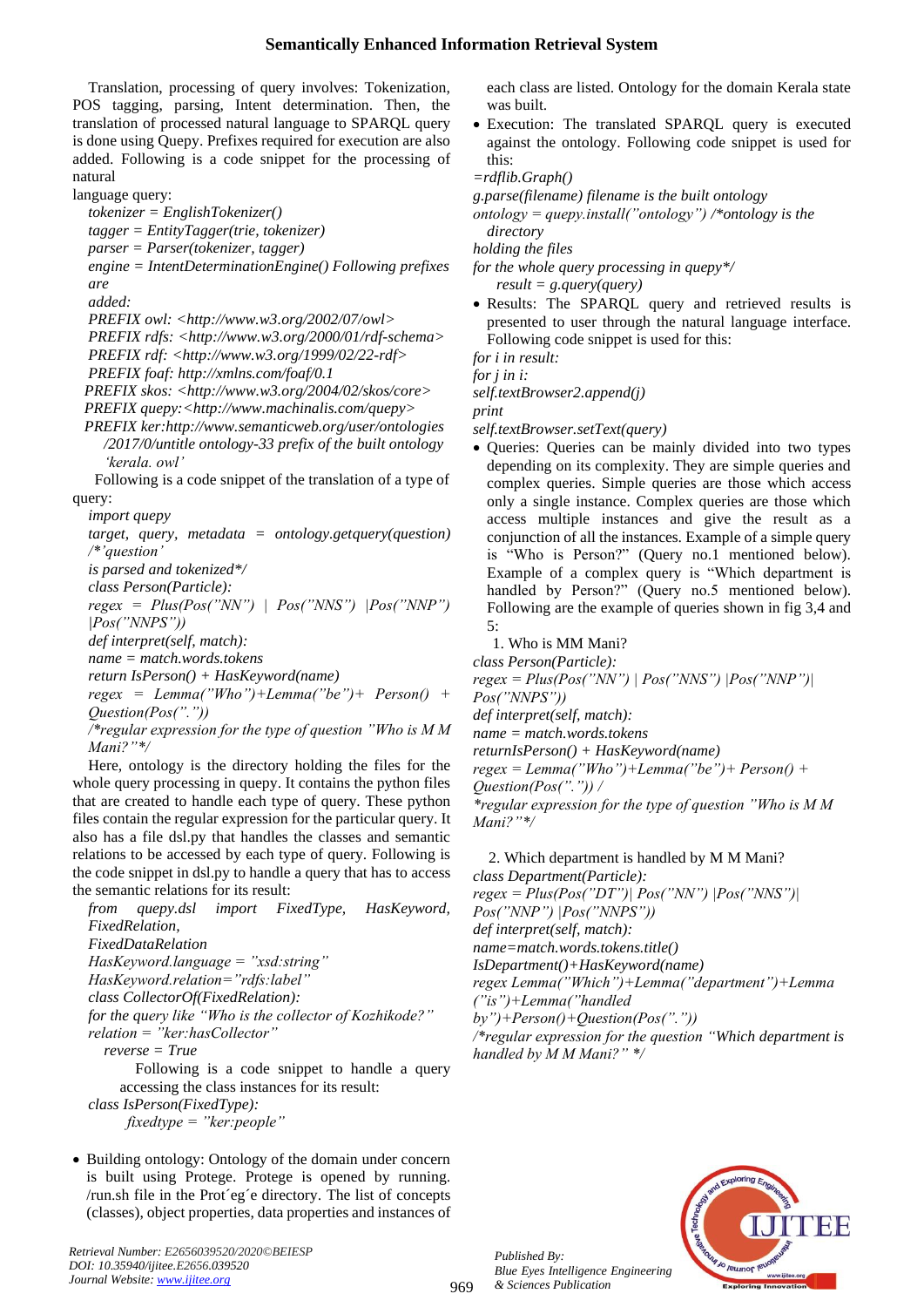

| Enter the Query:<br>Search<br>ſ<br>SPARQL QUERY |
|-------------------------------------------------|
|                                                 |
|                                                 |
|                                                 |
|                                                 |
|                                                 |
|                                                 |
|                                                 |
|                                                 |
|                                                 |
|                                                 |
|                                                 |
|                                                 |
|                                                 |
| ANSWER                                          |
|                                                 |
|                                                 |
|                                                 |
|                                                 |
|                                                 |
|                                                 |

**Fig. 2. User Interface**









| <b>D</b> <sup>©</sup> Dialog<br>SEMANTICALLY ENHANCED INFORMATION RETRIEVAL                                                                                                                                                                                        |                                                                           |        |  |  |
|--------------------------------------------------------------------------------------------------------------------------------------------------------------------------------------------------------------------------------------------------------------------|---------------------------------------------------------------------------|--------|--|--|
| <b>Enter the Query:</b><br>Which department is handled by M M Mani?                                                                                                                                                                                                |                                                                           | Search |  |  |
| SPAROL QUERY<br>PREFIX pro: <http: project.owl#="" www.cse2k17nss.esy.es=""><br/>ontology-33#&gt;<br/>SELECT DISTINCT ?x2 WHERE {<br/>?x0 rdf:type ker:people.<br/>2x0 rdfs:label "M M Mani"^^xsd:string.<br/>7x0 ker:handles ?x1.<br/>7x1 rdfs:label 7x2.</http:> | PREFIX ker: < http://www.semanticweb.org/user/ontologies/2017/0/untitled- |        |  |  |
| ANSWER                                                                                                                                                                                                                                                             |                                                                           |        |  |  |
| Electricity                                                                                                                                                                                                                                                        |                                                                           |        |  |  |

**Fig.5. Example Query 2**

## **V. ANALYSIS**

The reliability and validity of the project is estimated through series of evaluation processes using certain evaluating measures. These tests help in reckoning the flaws and performance of the system.

**Accuracy:** This feature tells how close the result obtained from querying is with the actual result. Various queries were run against the ontology and the results are observed to be accurate. Even though false results are not generated, the queries for which the regular expressions are not defined will not yield a result.

**Precision-Recall:** Precision-Recall is a major evaluating factor of Information Retrieval. Here, precision shows the result relevancy and recall is the amount of how many result are truly returned. The result obtained is accurate and precise to an extent. A well detailed result is seldom observed owing to the limitation of ontology.

precision = relevant document t∩ retrieved documents

$$
T = (1)
$$

recall = relevant document ∩retrieved documents

#### $\overline{\hspace{1.5cm} (2)}$

#### relevant documents

**Performance:** Performance of the system in calculated by comparing the two basic operations (ie. NL to sparql conversion and sparql to result) with that of existing system such as query.wikidata.org .The time taken to generate the SPARQL query for similar question is compared and the performance is calculated.

**Dataset Description:** The ontology being used is based on the domain Kerala State. It has various classes such as: District, Governance, Festivals, Region, Tourism. The class governance has got 3 subclasses such as: Department, People, and Services. Individuals of each class are given in the ontology.



*Retrieval Number: E2656039520/2020©BEIESP DOI: 10.35940/ijitee.E2656.039520 Journal Website[: www.ijitee.org](http://www.ijitee.org/)*

*Published By:*

*& Sciences Publication* 

*Blue Eyes Intelligence Engineering*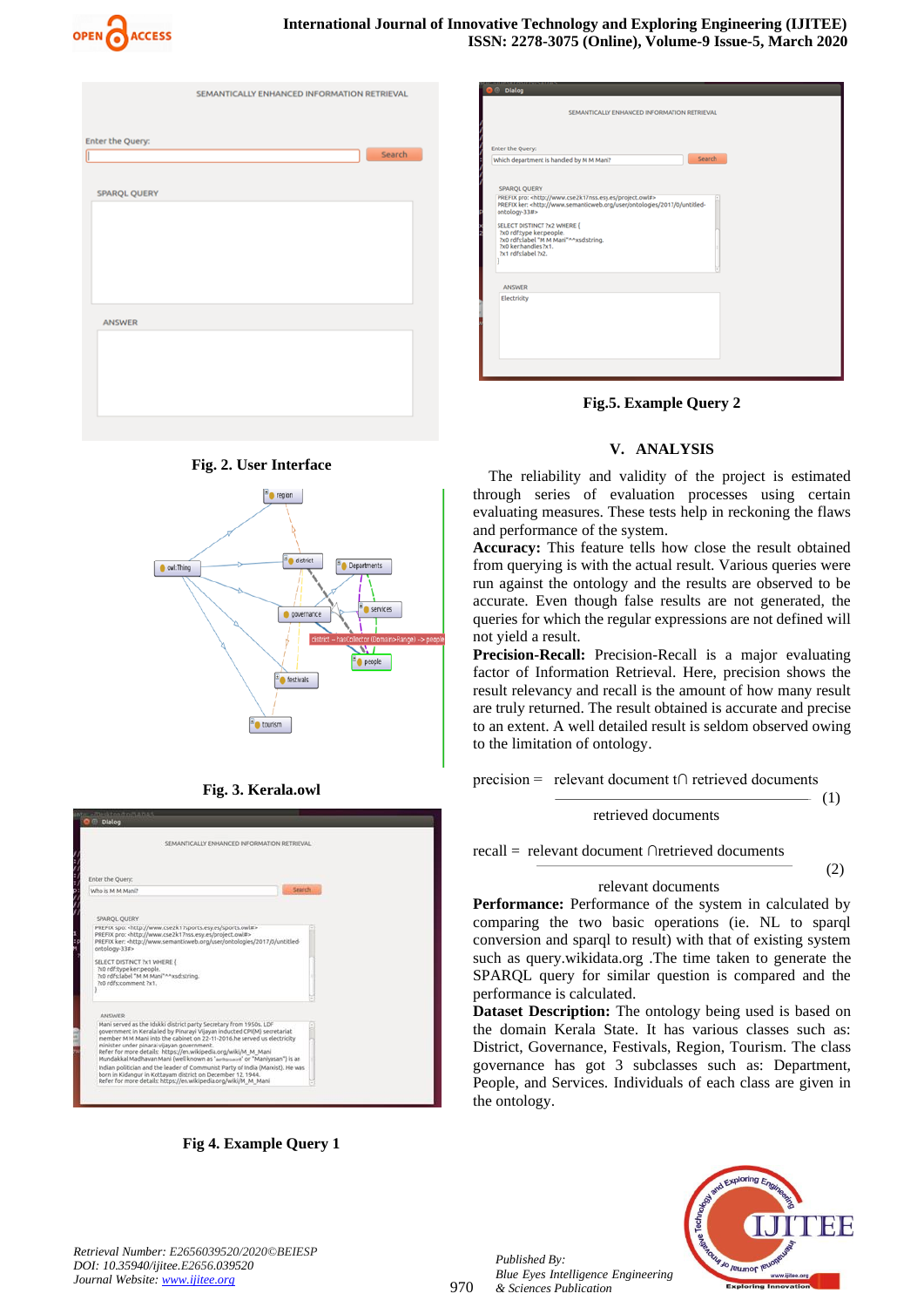Table 1 shows the semantic relations in the ontology. The various data properties are: deptName, dist Name, festival NAME, fest Name, Headquaters, Name, region name, servicename and tourist Place Name.

**Result Analysis:** Various factors are taken into consideration for analysis of the performance, reliability and validity of the system. The results are depicted in the form of graphs. Depicts how the ontology system trumps over the traditional database system by inferring meanings from the available data.Fig 6. Advantage of Ontology system over Database system

This adds semantics to the system and the information at hand and we can see from the graph that with adequate relations the inferred triples will increase exponentially.

Fig 7 represents the performance of the system in comparison with the performance of system in query.wikidata.org. Clearly, we can see the time taken to obtain results from the ontology is lesser in the project system and the gap is increasing.

## **Table I : Semantic relations in the ontology**

| Domain          | Relation            | Range           |
|-----------------|---------------------|-----------------|
| <b>District</b> | belongs to          | Region          |
| Department      | handled by          | People          |
| People          | Handles             | Department      |
| District        | Hascollector        | People          |
| <b>District</b> | Hasfestival         | Festivals       |
| <b>District</b> | hasTouristplaces    | Tourism         |
| People          | isCollectorOf       | <b>District</b> |
| Tourism         | <i>isinDistrict</i> | Places          |



# **Fig 6. Advantage of Ontology system over Database system**



**Fig 7. Performance of SEIR system and query.wikidata.org**

## **VI. DISCUSSIONS**

Feasibility study is an analysis of the viability of the proposed idea. It is an assessment of practicality of proposed project and ensures that the project is legally and technically feasible and economically justifiable. All the projects are feasible when given unlimited resources and infinite time. It is both necessary and prudent to evaluate the feasibility of a project at earliest possible time. The two criteria to judge are cost required and value to be attained. Thus, a historical background of project, a description of the service, details of operational management, marketing research and policies are provided. In this, theoretical background of feasibility analysis for projects in the field of semantic web with particular emphasis on the theory and application of information retrieval is provided. Generally feasibility studies technical development and project implementation.

### **1. Technical Feasibility**

The technical feasibility assessment is focused on gaining an understanding of the present technical resources for the project and their applicability to the expected meets of the proposed system. It is the evaluation of the hardware and the software and how it meets the needs of the proposed system The proposed methodology can be implemented using programming languages Python and SPARQL. Ontology can be generated using Protege 4.3. NLP is done by giving regular expression in Python. All mentioned technologies are widely used in the world and available for free use. So the entire project is found technically feasible.

#### **2. Economic Feasibility**

In economic feasibility, the positive economic benefits of proposed system are determined. It includes quantification and identification of all the benefits expected. This assessment typically involves a cost/benefits analysis. The proposed methodology requires no explicit cost. The technologies mentioned above are found freely accessible and does not require any registration or purchase of any kind. So the project is economically feasible.

#### 3. Cultural Feasibility

It is a measure of how the end users feel about the proposed system .The results of the project does not clash with any enterprise's culture and it does not cause any environmental harm to the local and general culture. This project is user friendly.

#### **4. Legal Feasibility**

The proposed system does not conflict with legal requirements or violate any rules and hence is legally feasible.

## **5. Schedule Feasibility**

This is probability of project to be completed within its scheduled time limits. The aim is to complete the project in given period of time and measure how reasonable the project is.

## **VII. CONCLUSION**

The proposed system retrieves the information by semantic enhancement through an ontology based approach.



*Published By: Blue Eyes Intelligence Engineering & Sciences Publication*